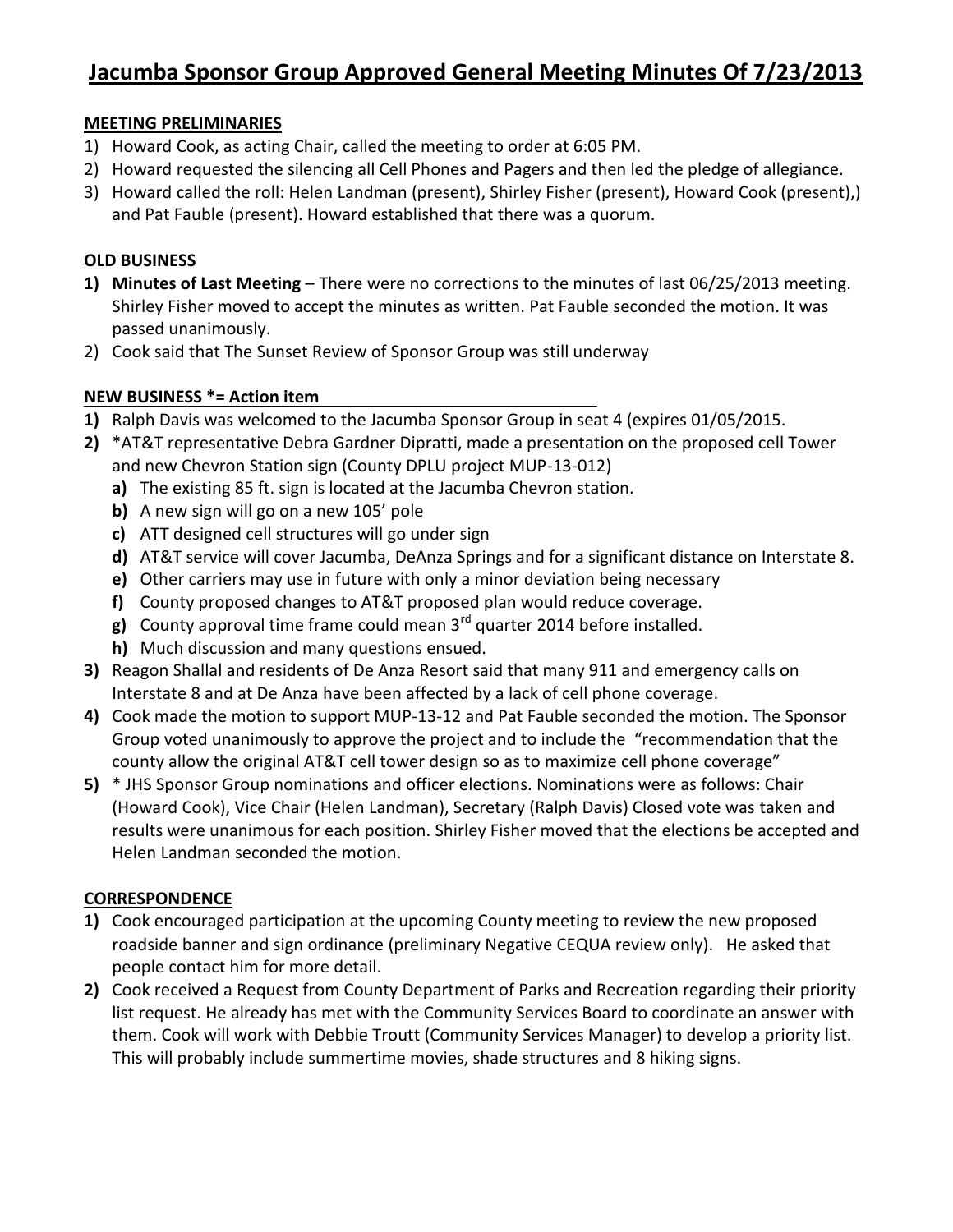# **Jacumba Sponsor Group Approved General Meeting Minutes Of 7/23/2013**

## **REVITALIZATION UPDATES AND REPORTS**

- **1)** D Cook reported on grant status-She confirmed we would receive \$5,000 Community Enhancement funds from the County for murals. She also confirmed three major events for 2014 Centennial. These are: Healing Waters and Arts Festival May 24; Fall Festival (combined with Jacumba Community Services District) sometime the beginning of October and a December  $6<sup>th</sup>$  Holiday Festival.
- **2)** D Cook The Mural project is moving forward. Dave & Helen Landman have agreed for its placement in front of the ruins of the Old Bath House. Revitalization will also "refurbish" the fountain.
- **3)** D Cook/H Cook –Reports that an anonymous donor has donated a 20-foot snake giant metal statue to the community. Cook is soliciting donors for its transport and installation. Cook has pledged \$100 of his own money. The Jacumba Community Services District has approved its placement in the park and will have a special meeting next Tuesday to decide exactly where it will be positioned.
- **4)** H Cook- Railroad report-Test train for the new line will run in January 2014. It will take a couple of years to be fully operational for freight from Mexico.

## **COMMUNITY SERVICE UPDATES**

- **1)** Border Patrol, Jason Bush-could not come because of a new regulation that he must get permission to speak to outside groups and he was just informed about it that day. He has promised to be at the next meeting in August
- **2)** Sheriff-not available
- **3)** Fire Safety Council
	- **a)** Next meeting July 29<sup>th</sup> White Star Fire Department 6:30 PM
	- **b)** They are rotating meetings through all six stations in the area to get more community involvement.
	- **c)** Anyone can ask them to speak at an event or meeting. Interested groups can contact them (homeowners, Women's Club; Calexico Lodge, seniors, churches etc.)
	- **d)** Will be discussing how to spend developer's money at next meeting so encourage everyone to attend
	- **e)** Received \$26,000 SDG&E funds for ECO Substation
	- **f)** Senator Joel Anderson awarded the Council for "Outstanding Community Service"
	- **g)** Community Wildfire Protection Plan needs to be updated. There will be 2 to 3 meetings in 2 to 3 of the communities served. Please attend the meetings and bring ideas. The first will be this Sunday at the Manzanita Diner starting at noon. Participants will receive a 50% discount on their food.
- **4)** Other (Tammy Daubach) There is a new website that sends alerts from the police department to your email or cell. It is nixle.com. You sign up and alerts for emergencies such as fires, evacuations, road closures, escapes, etc. will be sent to you. You can sign up for just the alerts you want to receive and you can sign up for up to 5 zip codes.
- **5)** Other D Cook, The next Revitalization meeting is Tuesday, August 6<sup>th</sup> at the Jacumba Library at 6:30 PM. There is a vacancy and the Committee is looking for a Boulevard resident to fill the seat. Interested parties should contact Mark Ostrander
	- **a)** Don't forget the Library summer reading program.